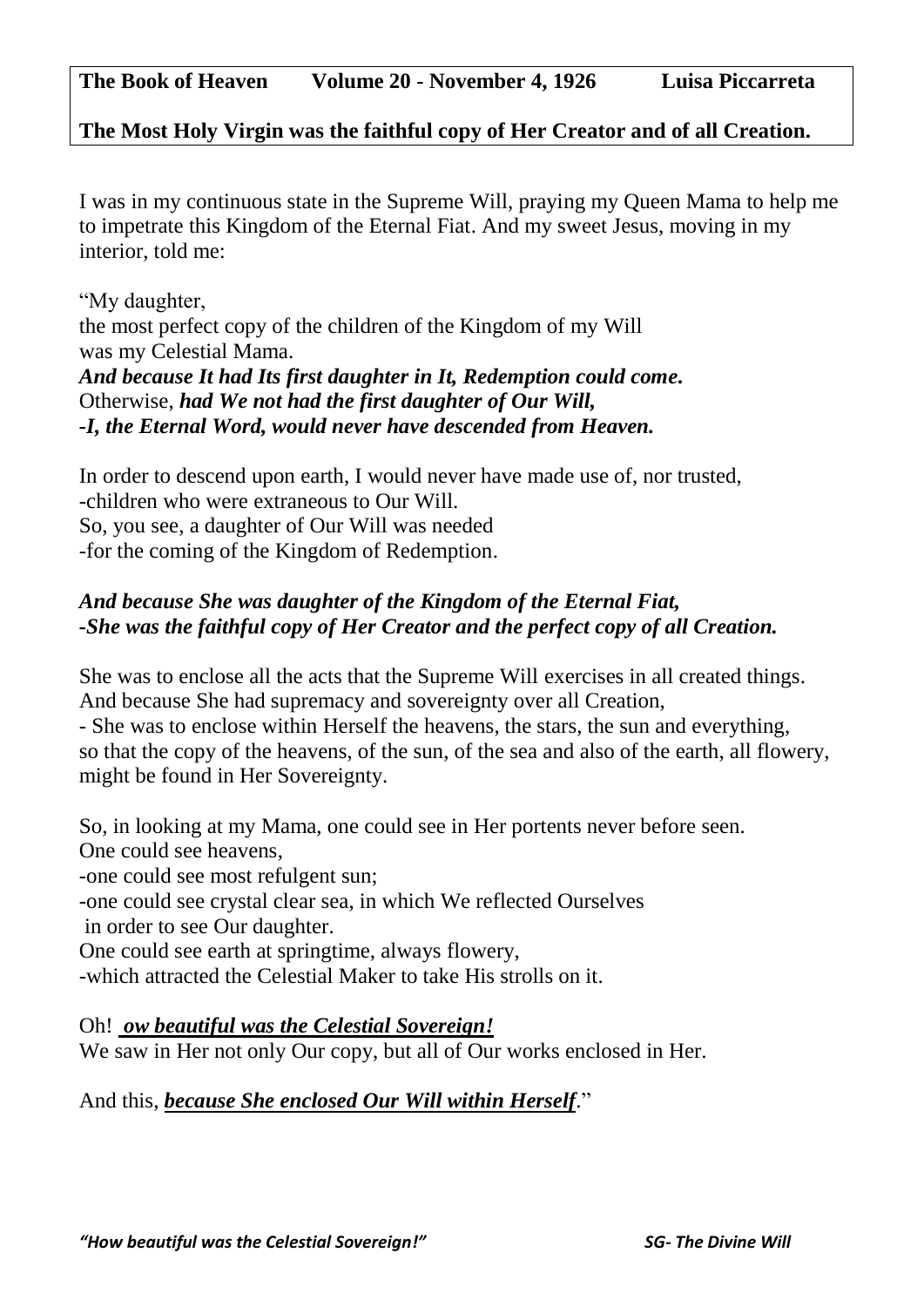## *How the Divine Will has the virtue of changing drops of water into sea. The Divine Will veiled within created things***.**

Now, for the coming of the Kingdom of the Supreme Fiat, another daughter of Our Will was needed, because if she were not Its daughter, Our Will could entrust to her neither Its secrets, nor Its sorrows, nor Its knowledges, Its prodigies, Its sanctity, Its dominions. Just as a father and a mother enjoy making their goods known to their children and making their children possess them – even more, they would like to possess more in order to make them more rich and happy – so does my Will enjoy making Its goods known to Its children, to make them rich and happy, of a happiness without end. Now, in the Kingdom of the Supreme Fiat, We will have the copies of the Sovereign Queen. So, She too longs for and awaits this Divine Kingdom on earth, in order to have Her copies. What a beautiful Kingdom It will be – a Kingdom of light, of infinite riches, a Kingdom of perfect sanctity and of dominion. Our children of this Kingdom will all be kings and queens; they will all be members of the divine and royal family. They will enclose all Creation within themselves; they will have the resemblance, the physiognomy of Our Celestial Father, and therefore will be the fulfillment of Our glory and the crown of Our head."

Then, I remained thinking about what Jesus had told me, and I thought to myself: 'Before She knew that She was to be the Mother of the Word, my Mama had no pain or sorrow; more so, since by living within the expanses of the Supreme Will, She was happy. Therefore, among the many seas She possessed, She lacked the sea of pains. Yet, without this sea of sorrow, She impetrated the longed for Redeemer.' And Jesus, resuming His speaking, added: "My daughter, even before knowing that She was to be my Mother, my dear Mama had Her sea of sorrow, and this sea was the pain because of the offenses given to Her Creator. Oh! how She grieved. And then, this pain of Hers was animated by a Divine Will, which She possessed, and which contains the virtue of a fount: It has the virtue of changing everything that is done in It – the littlest things, the drops of water - into unending sea. My Will does not know how to do small things, but all great. And this is so true, that it was enough for Us to open Our mouth to say 'Fiat' in order to extend a heaven whose boundaries cannot be seen; one 'Fiat' to form a sun that fills the whole earth with light; and many other things. This says in clear notes that if my Will operates or invests an atom, a little act, that atom, that little act, becomes sea; and if It bends down to do small things, It makes up for them with Its regenerative virtue, making of them such a great number that man cannot arrive at counting them all. Who can arrive at counting - 34 -

how many fish and how many species are in the sea? How many birds, how many plants fill the earth? Therefore, the little 'I love You' in my Will becomes sea of love; the little prayer turns into sea of prayer, the 'I adore You' into sea of adoration, the little pains into sea of pains. And if the soul repeats her 'I love You', her adoration, her prayers in my Volition, and suffers in It, my Will rises, forming gigantic waves of love, of prayers and of pains, which go to unload themselves into the unending sea of the Eternal One, in such a way as to place the love of God and that of the creature in common, because one is the Will of both One and the other. Therefore, one who lets herself be dominated by my Will possesses as many seas for as many acts as she does in It; and while she does little, she has much. She has a Divine Volition which delights in making of the little act of the creature a sea; and only with these seas can she impetrate the longed for Kingdom of the Divine Fiat. This is why Our newborn, the little daughter of my Will, was needed, so that, turning her little pains, her 'I love You' and everything she does into seas that communicate with the sea of the Eternal One, she can have ascendancy to impetrate the Kingdom of my Will."

After this, I was thinking to myself: 'When my sweet Jesus speaks about His Will, He always touches upon Creation, for the most part. How is it?' And Jesus, moving again, told me: "My daughter, one who must live in the Kingdom of the Supreme Fiat, must have, as her beginning, her origin and everything that my Will has done and is doing for love of her. In fact, my Will is not loved because It is not known. Now, Creation is the speaking life of my Will. In all created things my Will is hidden like a noble Queen who, in order to go out, wants to be known. Knowledge will tear the veil that